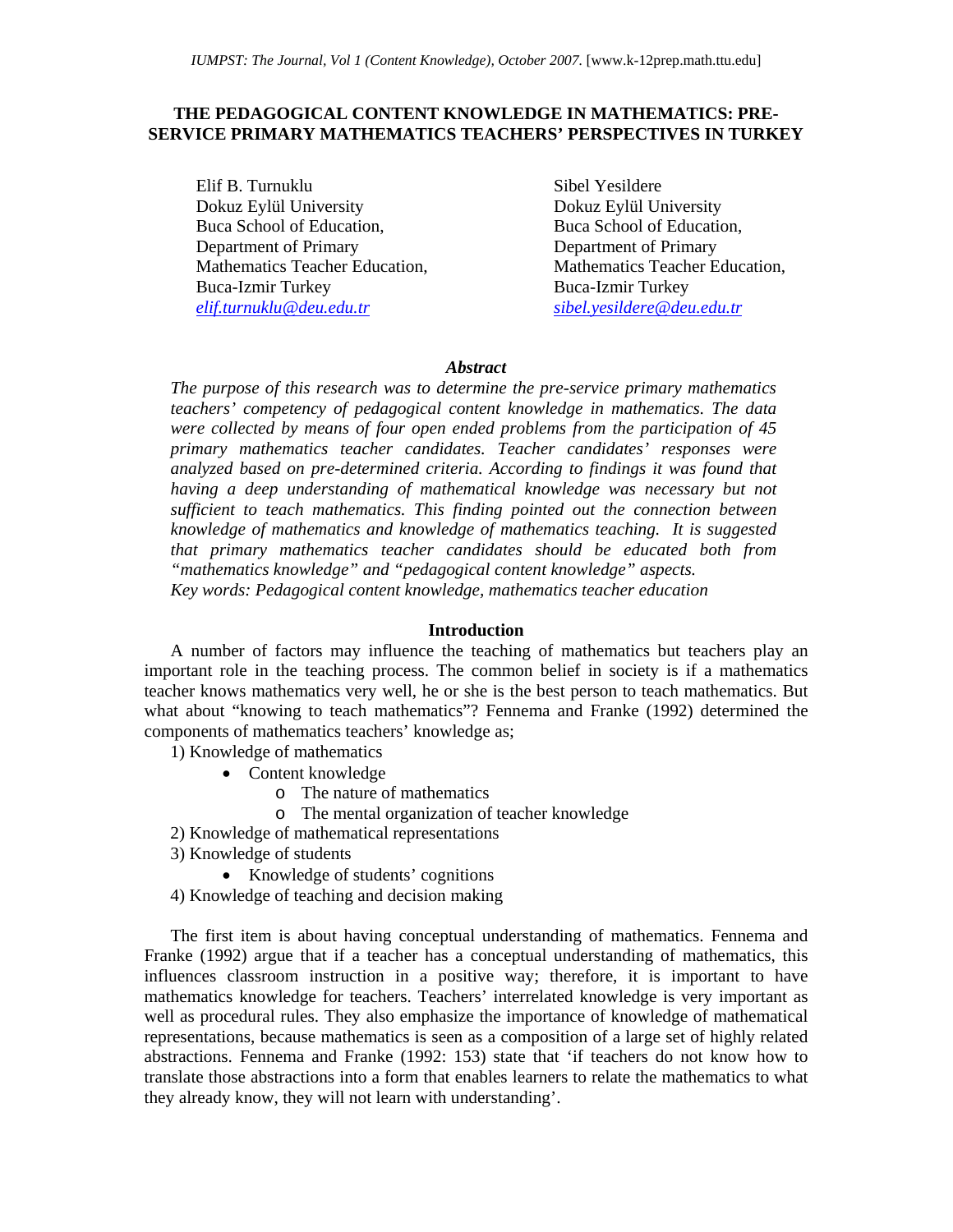Knowledge of students' cognitions is seen as one of the important components of teacher knowledge, because, according to Fennema and Franke (1992), learning is based on what happens in the classroom, and thus, not only what students do, but also the learning environment is important for learning. The last component of teacher knowledge is "knowledge of teaching and decision making". Teachers' beliefs, knowledge, judgments, and thoughts have an effect on the decisions they make which influence their plans and actions in the classroom (Fennema and Franke, 1992).

Knowledge of mathematics and knowledge of mathematical representations are related to content knowledge, while knowledge of students and knowledge of teaching are related to pedagogical content knowledge. Shulman (1995) defines *content knowledge* as the knowledge about the subject, for example mathematics and its structure. According to Shulman (1995: 130), pedagogical content knowledge includes,

'the ways of representing and formulating the subject that make it comprehensible to others'… 'an understanding of what makes the learning of specific topics easy or difficult; the conceptions and preconceptions that students of different ages and backgrounds bring with them to the learning of those most frequently taught topics and lessons'.

Based on Shulman's (1987) notion of pedagogical content knowledge, effective teachers can possess an in-depth knowledge of how to represent the subject matter to learners (Parker & Heywood, 2000). Shulman (1987) also stated that pedagogical content knowledge must include the knowledge of learners and their characteristics, knowledge of educational contexts, knowledge of educational ends, purposes and values, and their philosophical and historical bases. Additionally, pedagogical content knowledge refers to the ability of the teacher to transform content into forms that are pedagogically powerful and yet adaptive to the variations in ability and background presented by the students (Shulman, 1987, cited in An, Kulm and Wu, 2004).

According to An, Kulm, and Wu (2004) pedagogical content knowledge has three components:

- Knowledge of content
- Knowledge of curriculum
- Knowledge of teaching

The interrelations of these components are shown in Figure 1. An, Kulm and Wu (2004) point out the importance of knowledge of teaching and they accept it as the core component of pedagogical content knowledge. To sum up, as Grouws and Schultz (1996) stated 'pedagogical content knowledge includes, but is not limited to, useful representations, unifying ideas, clarifying examples and counter examples, helpful analogies, important relationships, and connections among ideas (Grouws and Schultz, 1996: 443)'.

According to Shulman (1986), mathematical content knowledge and pedagogical content knowledge are integrated parts of effective mathematics instruction. In order to construct mathematical concepts in students' mind, pedagogical knowledge as well as mathematical content knowledge is needed. The manner in which teachers relate their subject matter (what they know about what they teach) to their pedagogical knowledge (what they know about teaching) and how subject matter knowledge is a part of the process of pedagogical reasoning are seen as integrants of pedagogical content knowledge (Cochran, DeRuiter & King, 1993). Most researchers point out the importance of mathematical content knowledge as well as pedagogical knowledge. According to Kahan, Cooper and Bethea's (2003) review, the researchers frequently conclude that 'students would learn more mathematics if their teachers knew more mathematics but content knowledge in the subject area does not suffice for good teaching (p.223)'. However, they also outlined that the content of pedagogical content knowledge is 'content-specific and at the same time goes beyond simple knowledge of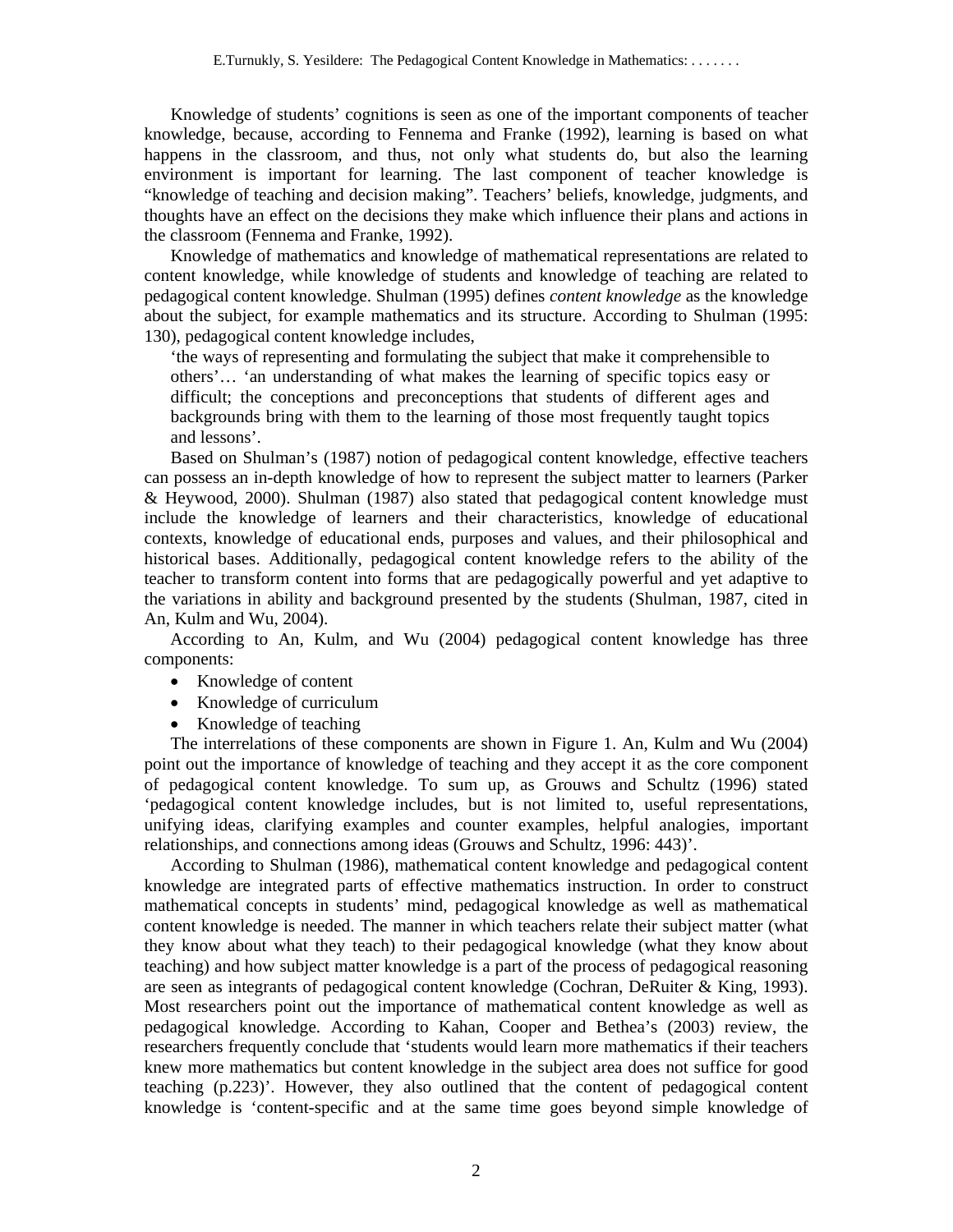mathematics therefore a mathematician may not posses it (Kahan, Cooper and Bethea, 2003:  $223$ )'.



**Figure 1. The network of pedagogical content knowledge (adapted from An, Kulm and Wu, 2004: 147)**

A number of studies investigated different aspects of content knowledge and pedagogical content knowledge. Jones and Moreland (2004) described the frameworks and cognitive tools that have been developed to enhance practicing teachers' pedagogical content knowledge in primary school technology education. Daehler and Shinohara (2001) explored the potential of science teaching cases to deepen teachers' content knowledge and pedagogical content knowledge. An, Kulm and Wu (2004) compared the teachers' pedagogical content knowledge of mathematics in U.S. and Chinese middle schools. McDuffy (2004) examined the reflective practices of two elementary pre-service teachers during their student teaching internship and found limits in pedagogical content knowledge and lack of confidence impeding the pre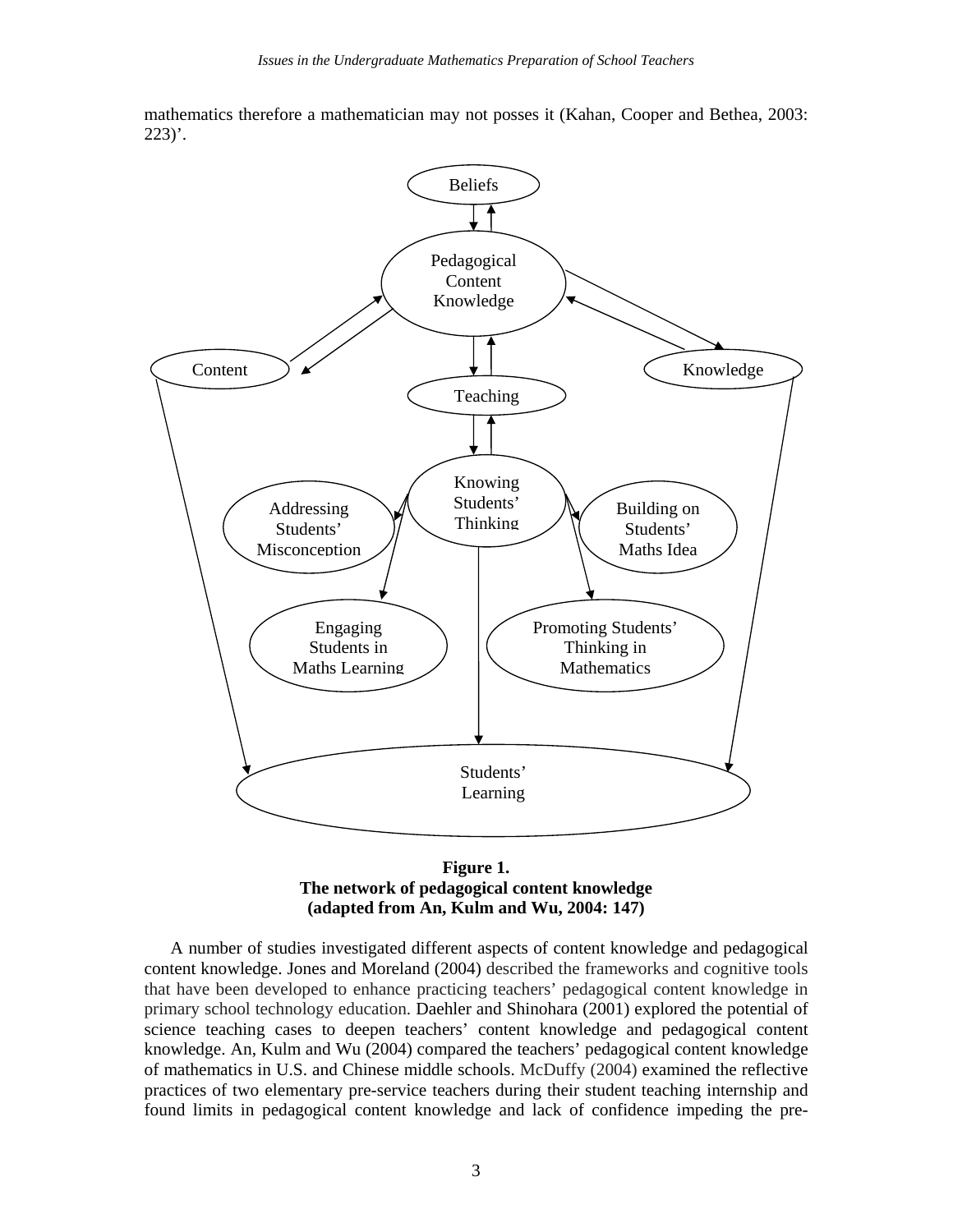service teachers' reflection while in the act of teaching. Stacey et al. (2001) investigated preservice elementary school teachers' content knowledge and pedagogical content knowledge of decimal numeration. They asked the teacher candidates to complete a decimal comparison test, mark items they thought would be difficult for students, and explain why. Results pointed to the need for teacher education to emphasize content knowledge that integrates different aspects of number knowledge, and pedagogical content knowledge that includes a thorough understanding of common difficulties. Sánchez and Llinares (2003) attempted to identify the influence of teacher candidates' subject matter knowledge for teaching on the process of pedagogical reasoning. Their findings showed that the four teacher candidates in the study differed in their subject-matter knowledge for teaching both in the different aspects of concepts they emphasized and in the use of a representation repertoire to structure learning activities.

This paper aimed to discuss pedagogical content knowledge from the pre-service primary mathematics teachers' perspective in Turkey. It was also purposed to investigate the interrelationship between mathematical knowledge and pedagogical content knowledge. To this end, how student teachers use their mathematical knowledge and pedagogical content knowledge in dealing with some teaching problems that involve assessing pupils' ways of thinking and ways of constructing mathematical knowledge was also examined.

## **Methods**

#### *Participants*

Participants were 45 primary mathematics teacher candidates studying in the last year of their education in a university, in Turkey, and taking teaching methods course. They have taken several courses throughout their university education. These are related to mathematical knowledge and pedagogical knowledge. These are given briefly in Table 1.

| <b>Mathematical Knowledge</b> |               | <b>Pedagogical Knowledge</b>  |        |
|-------------------------------|---------------|-------------------------------|--------|
| <b>Course</b>                 | <b>Credit</b> | <b>Course</b>                 | Credit |
| Calculus I.II.                | 5             | Introduction to Teaching      | 3      |
|                               |               | Profession                    |        |
| Calculus III, IV              | 4             | School Experience in          | 3      |
|                               |               | Elementary Education I,II     |        |
| Geometry                      | 3             | Development and               | 3      |
|                               |               | Learning                      |        |
| <b>Abstract Mathematics</b>   | 3             | <b>Instructional Planning</b> | 4      |
|                               |               | and Evaluation                |        |
| Linear Algebra I, II          | $\mathcal{F}$ | Instructional                 | 3      |
|                               |               | Development and Media         |        |
|                               |               | in Math. Education            |        |
| Probability and Statistics    | $\mathcal{F}$ | <b>Methods of Mathematics</b> | 3      |
| I, II                         |               | Teaching I,II                 |        |
| <b>Analytical Geometry</b>    | 3             | Textbook Analysis in          | 3      |
|                               |               | Math. Education               |        |
| Algebra                       | 3             | Practice Teaching in          | 5      |
|                               |               | <b>Elementary Education</b>   |        |
| Number Theory                 | $\mathcal{F}$ | Guidance                      | 3      |
|                               |               | <b>Classroom Management</b>   | 3      |

 **Table 1. Courses taken by primary mathematics teacher candidates** 

#### *Instrument*

Data were collected through mathematical in-class problems. Four problems were asked in order to reveal the student teachers' approaches to teaching mathematics in topics of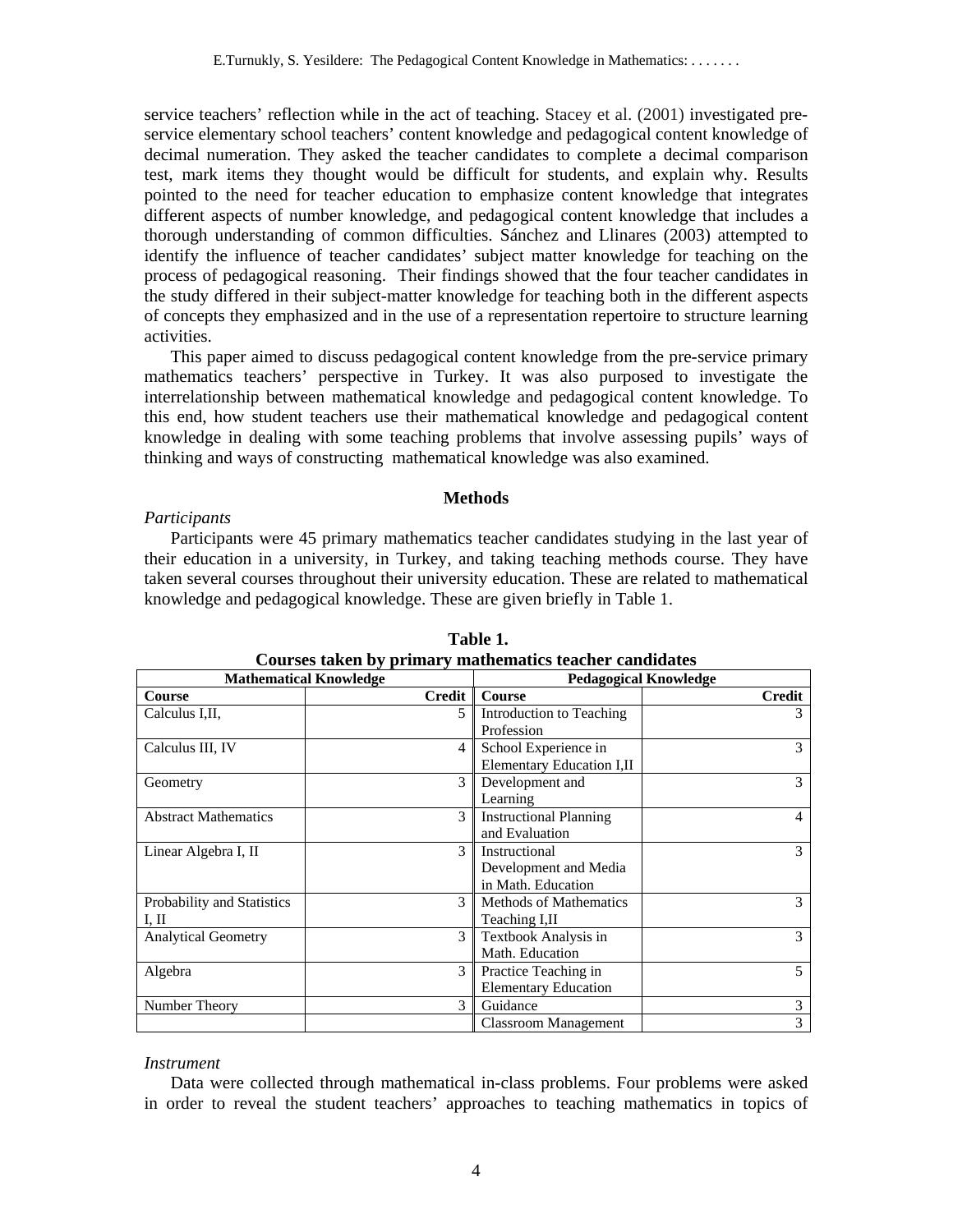fractions, decimal numbers and integers (see Figure 2). Each of the problems fundamentally focused on teacher candidates' interpretations of students' misconceptions or misunderstandings of mathematical knowledge. In general, expectations from student teachers were; understanding students' current conceptions/reasoning, understanding the reason(s) of students' current reasoning, creating solutions to eliminate students' false reasoning, being able to ask appropriate questions to understand students' thought, forming appropriate criteria for assessment and assessing students' answers according to these criteria.

| Problem 1                                                                                                                                                                       |  |  |  |  |
|---------------------------------------------------------------------------------------------------------------------------------------------------------------------------------|--|--|--|--|
| The following conversation took place among Aslı, Seda, Ali and Murat who are 8 <sup>th</sup> grade students.                                                                   |  |  |  |  |
| Aslı: Is -1/2 a proper fraction or an improper fraction?                                                                                                                        |  |  |  |  |
| Seda: In my opinion, since -1 is smaller than 2, it is a proper fraction.                                                                                                       |  |  |  |  |
| Ali: -1/2 and - (1/2) are the same, aren't they? If $\frac{1}{2}$ is a proper fraction - $\frac{1}{2}$ is a proper                                                              |  |  |  |  |
| fraction as well.                                                                                                                                                               |  |  |  |  |
| Murat: $-$ 1/2 and 1/-2 are the same. Numerator is bigger than denominator, so it is an                                                                                         |  |  |  |  |
| improper fraction.                                                                                                                                                              |  |  |  |  |
| -What might each of the student's be thinking?                                                                                                                                  |  |  |  |  |
| -Why, do you think, Aslı has this kind of question?                                                                                                                             |  |  |  |  |
| -What can be done to overcome the pupils' misconceptions about fractions?                                                                                                       |  |  |  |  |
| Problem 2                                                                                                                                                                       |  |  |  |  |
| Orcun is a $7th$ grade student. The dialog between Orcun and his teacher is presented below.                                                                                    |  |  |  |  |
| Orcun: 5 minus 3 equal 2.                                                                                                                                                       |  |  |  |  |
| Teacher: Why do you think like this?                                                                                                                                            |  |  |  |  |
| Orcun: I had five apples. I ate three of them. So I have two apples left.                                                                                                       |  |  |  |  |
| Teacher: What is the result of $-3 + 5$ ?                                                                                                                                       |  |  |  |  |
| Orcun: $-3 + 5$ is $-8$ .                                                                                                                                                       |  |  |  |  |
| Teacher: How did you do it?                                                                                                                                                     |  |  |  |  |
| Orcun: 3 plus 5 is 8. The sum has the sign of the first integer.                                                                                                                |  |  |  |  |
| -What prerequisite knowledge might Orcun not have?                                                                                                                              |  |  |  |  |
| -What kind of questions can be asked to Orcun to understand his misconception?                                                                                                  |  |  |  |  |
| -What kind of real world activity can be done to help him?                                                                                                                      |  |  |  |  |
| Problem 3                                                                                                                                                                       |  |  |  |  |
| Hale is a $6th$ grade student. She does the multiplication of fractions as below.                                                                                               |  |  |  |  |
|                                                                                                                                                                                 |  |  |  |  |
| Question: $\frac{1}{4} \cdot \frac{1}{5} = ?$                                                                                                                                   |  |  |  |  |
|                                                                                                                                                                                 |  |  |  |  |
| I. Step $\frac{1}{4} \cdot \frac{1}{5} = \frac{5}{20} \cdot \frac{4}{20}$ II. Step $\frac{5}{20} \cdot \frac{4}{20} = \frac{20}{400}$ III. Step $\frac{20}{400} = \frac{1}{20}$ |  |  |  |  |
|                                                                                                                                                                                 |  |  |  |  |
| $(5)$ $(4)$                                                                                                                                                                     |  |  |  |  |
| -Discuss Hale's thought process.                                                                                                                                                |  |  |  |  |
| -Is Hale's answer wrong? Why/why not?                                                                                                                                           |  |  |  |  |
| -Determine assessment criteria for her answer.                                                                                                                                  |  |  |  |  |
| -What is Hale's mark according to your criteria?                                                                                                                                |  |  |  |  |
| Problem 4                                                                                                                                                                       |  |  |  |  |
| Serdar's teacher wanted Serdar to round 0.976 two times. Serdar does this task as below:                                                                                        |  |  |  |  |
| 0.976<br>$(6 \text{ is bigger than } 5, \text{ so I add } 1 \text{ to } 7)$<br>0.98                                                                                             |  |  |  |  |
| $(8 \text{ is bigger than } 5, \text{ so I add } 1 \text{ to } 9)$<br>0.98<br>0.10                                                                                              |  |  |  |  |
| -Discuss Serdar's thought process.                                                                                                                                              |  |  |  |  |
| -What kind of approach can be used to correct his understanding?                                                                                                                |  |  |  |  |

**Figure2. Mathematical in-class problems** 

#### *Data Analyses*

Data which were collected from teacher candidates were examined both quantitatively and qualitatively. In quantitative analyses, some criteria were determined according to the components of pedagogical content knowledge and student teachers' answers were assessed in terms of them. There were 14 criteria totally. Criteria for problem 1 and problem 4 are: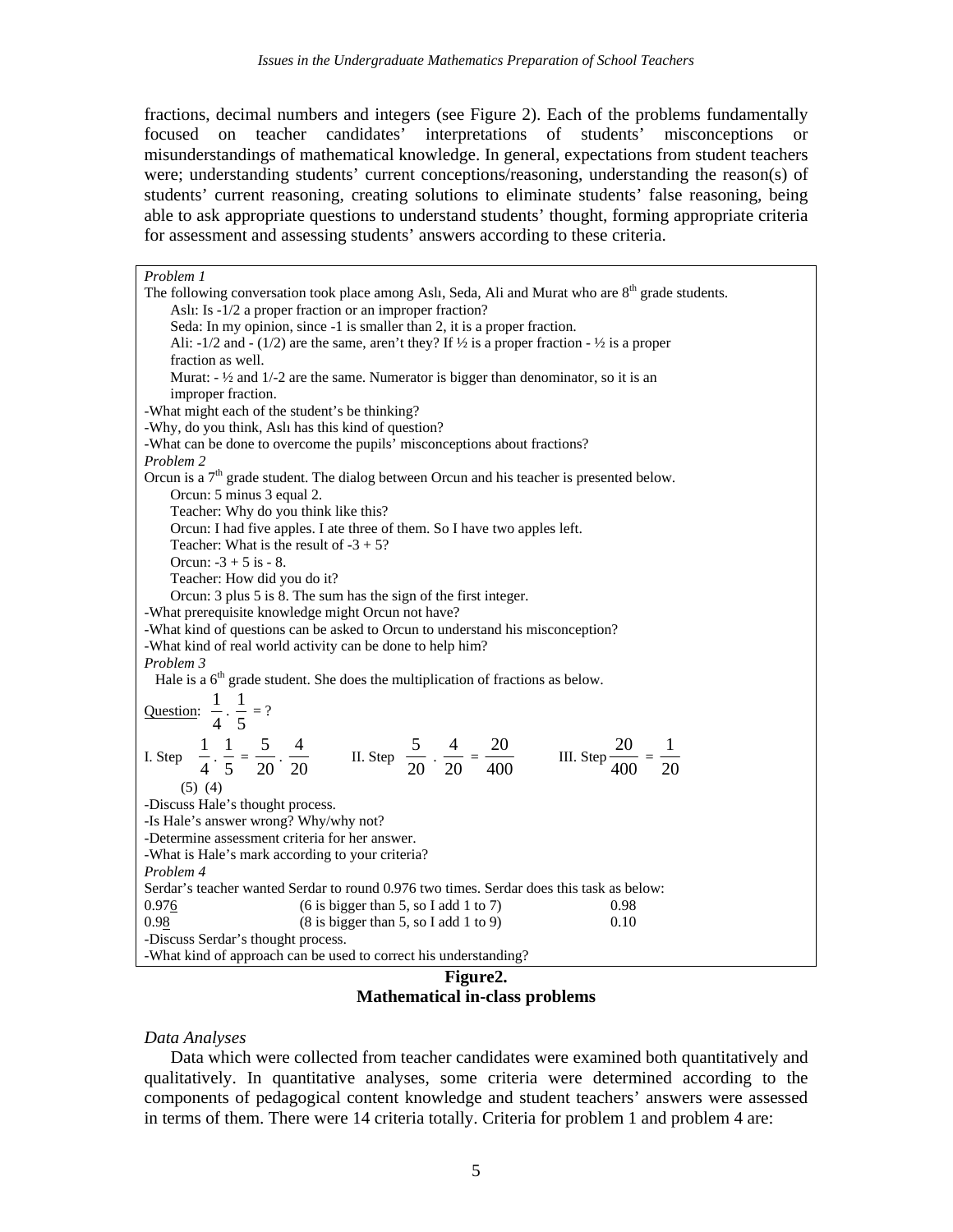- Understanding students' misconception
- Understanding the reason(s) of students' misconception

• Creating solutions to remove students' misconception Criteria for problem 2 are:

- Understanding students' misconception
- Understanding the reason(s) of students' misconception
- Creating solutions to remove students' misconception
- Asking appropriate questions to reveal misconception

Criteria for problem 3 are:

- Understanding students' reasoning
- Understanding the basis of student's reasoning
- Forming appropriate criterion for assessment
- Assessing students' answer in correct manner

In quantitative analyses 3 points were given for completely correct answers of problems, 2 points were given for correct answers which lacked enough explanation and 1 point was given to wrong answers. Because there were 14 criteria in total, the highest score was 42 and the lowest score was 14. Twenty-one points was determined as the beginning score for level 2, by calculating half of the highest score to be taken. Student teachers who had 3 points from 8 criteria and 2 points from 6 criteria were determined as the beginning score for level 3. Teacher candidates' total points were calculated. Scores between 42-36 were determined as Level 3 (Excellent), scores between 35-21 were determined as Level 2 (Mediocre) and scores between 20-14 were determined as Level 1 (Insufficient). Teacher candidates' total scores were calculated for assessing their performance on all 4 problems combined and they were interpreted according to following levels:

*Level 3 (Excellent)* 

- Understanding students' difficulties and understanding the reasons for students difficulties
- Being able to ask proper and meaningful questions in order to understand their thought process.
- Having the ability to create solutions to overcome students' learning difficulties.
- Forming appropriate criteria for assessment and assessing students' answers according to these criteria.

*Level 2 (Mediocre)* 

- Understanding students' difficulties and understanding the reasons for students difficulties
- Failing to ask proper and meaningful questions to understand their thought process
- Having difficulty to create solutions to misconceptions
- Having difficulty to form appropriate criteria for assessment and assessing students' answers according to criteria.

*Level 1 (Insufficient)* 

- Having difficulty to understand both students' difficulties and the reasons for students' difficulties
- Neither being able to understand students' thought process with questions nor having the ability to create solutions to students' learning difficulties
- Having difficulty to form appropriate criteria for assessment and not assessing students' answers according to these criteria.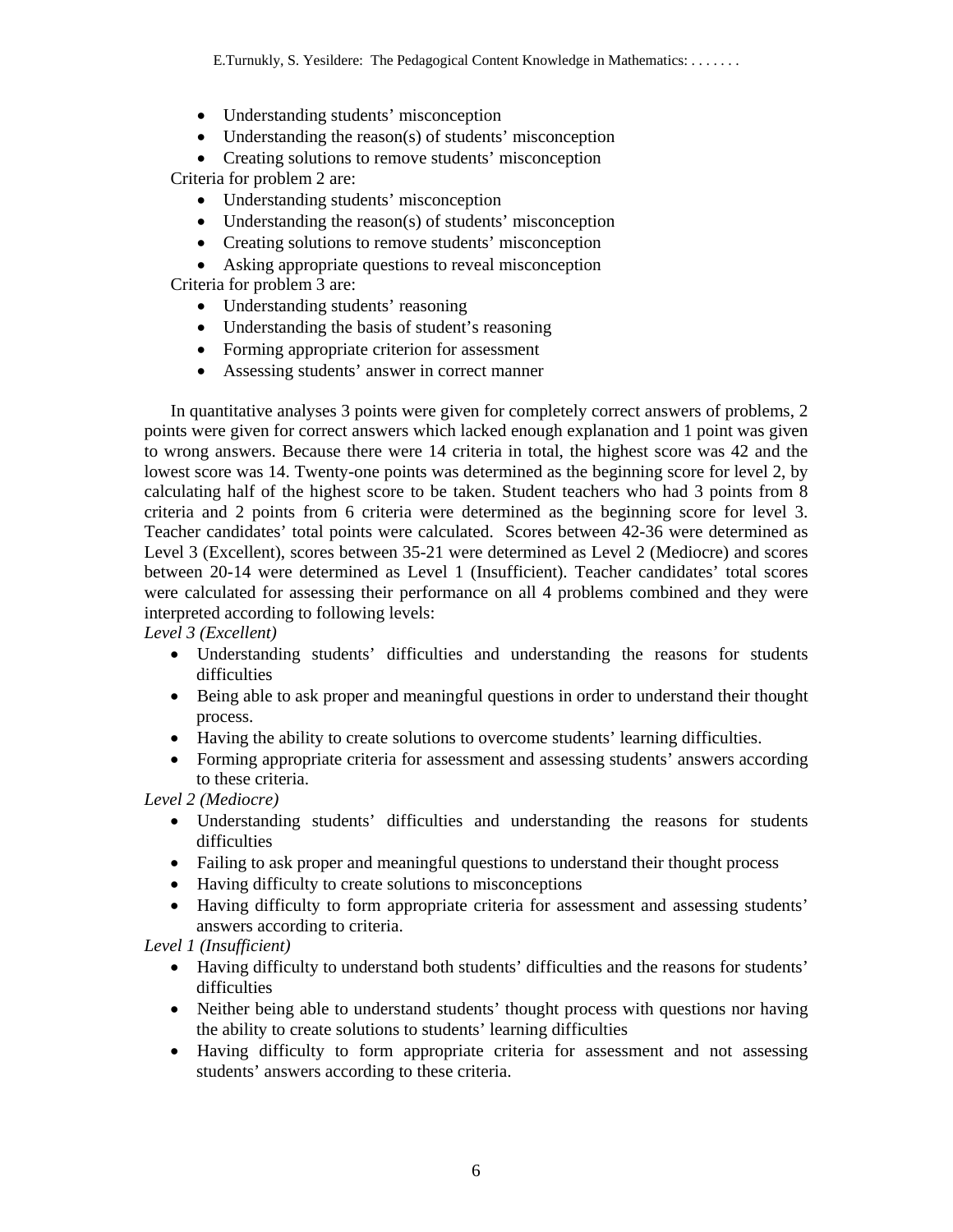Teacher candidates' responses to each problem were also analyzed qualitatively to express their mistakes on content and pedagogical content knowledge. Examples of their own misconceptions were given and discussed separately.

# **Results**

Percentages of teacher candidates' responses according to the categories are presented in table 2.

|                      | I creentages of teacher candidates "responses according to categories<br><b>Given Points</b> |                         |         |                |                |                |                |  |
|----------------------|----------------------------------------------------------------------------------------------|-------------------------|---------|----------------|----------------|----------------|----------------|--|
|                      | <b>Categories</b>                                                                            |                         | 1 point |                | 2 points       |                | 3 points       |  |
|                      |                                                                                              | $\overline{\mathbf{f}}$ | (%)     | f              | $(\%)$         | f              | $(\%)$         |  |
|                      | Understanding students' misconception                                                        | 32                      | 71      | 3              | 7              | 10             | 22             |  |
| Problem <sub>1</sub> | Understanding the reason(s) of students'<br>misconception                                    | 34                      | 76      | $\overline{2}$ | $\overline{4}$ | 9              | 20             |  |
|                      | Creating solutions to remove students'<br>misconception                                      | 35                      | 78      | 9              | 20             | $\mathbf{1}$   | $\overline{2}$ |  |
|                      | Understanding students' misconception                                                        | 12                      | 48      | 20             | 44             | 13             | 28             |  |
| Problem <sub>2</sub> | Understanding the reason(s) of students'<br>misconception                                    | 20                      | 44      | 18             | 40             | $\overline{7}$ | 16             |  |
|                      | Asking appropriate questions to reveal<br>misconception                                      | 11                      | 24      | 10             | 22             | 24             | 54             |  |
|                      | Creating solutions to remove students'<br>misconception                                      | 6                       | 13      | 21             | 47             | 18             | 40             |  |
|                      | Understanding students' reasoning                                                            | 10                      | 22      | 19             | 42             | 16             | 36             |  |
|                      | Understanding the basis of student's<br>reasoning                                            | 17                      | 38      | 9              | 20             | 19             | 42             |  |
| Problem 3            | Forming appropriate criterion for<br>assessment                                              | 34                      | 76      | 9              | 20             | $\overline{2}$ | $\overline{4}$ |  |
|                      | Assessing student's answer in correct<br>manner                                              | 27                      | 60      | 17             | 38             | $\mathbf{1}$   | $\overline{2}$ |  |
|                      | Understanding students' misconception                                                        | 21                      | 47      | 17             | 38             | $\overline{7}$ | 15             |  |
| Problem 4            | Understanding the reason(s) of students'<br>misconception                                    | 28                      | 63      | $\overline{7}$ | 15             | 10             | 22             |  |
|                      | Creating solutions to remove students'<br>misconception                                      | 24                      | 54      | 16             | 36             | 5              | 10             |  |

| Table2.                                                              |  |  |  |  |
|----------------------------------------------------------------------|--|--|--|--|
| Percentages of teacher candidates' responses according to categories |  |  |  |  |

According to these results, teacher candidates have difficulty in determining students' misconceptions about fractions and decimal fractions. Also they do not have sufficient assessment knowledge and cannot form appropriate criteria either.

Teacher candidates were asked to create solutions to remove students' misconceptions in problem 1, problem 2 and problem 4. They produced different kinds of solutions to these problems. Percentages of teacher candidates' preferred solution types in problems 1, 2 and 4 are presented in table 3. (There are no data about problem 3, in table 3, because it wasn't requested to produce any solution in this problem.)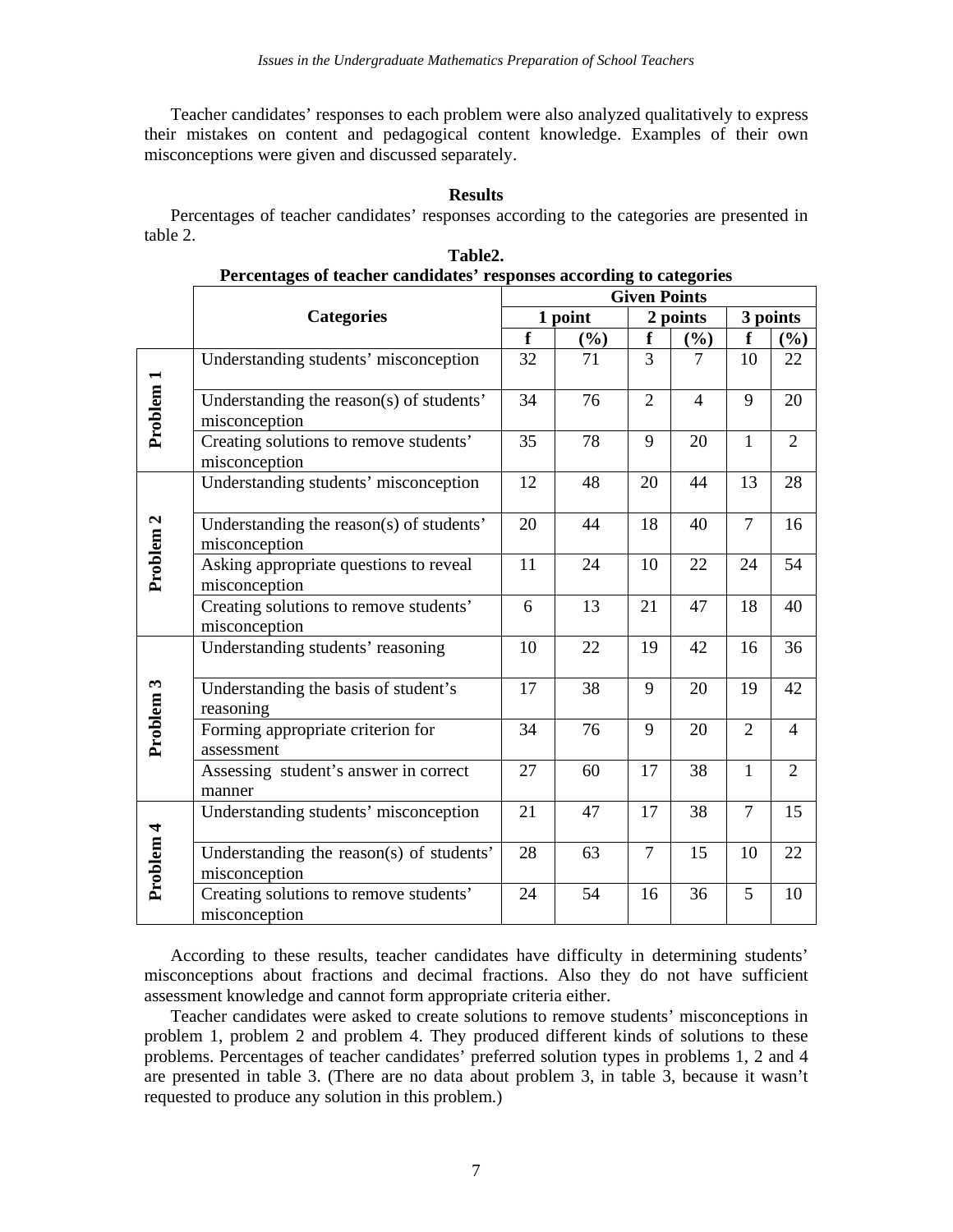| Percentages of preferred solution types |                           |                  |                  |  |  |
|-----------------------------------------|---------------------------|------------------|------------------|--|--|
|                                         | <b>Solution types</b>     |                  | <b>Percent</b>   |  |  |
|                                         |                           |                  | $(\%)$           |  |  |
|                                         | Use of questions or tasks | 5                | 11               |  |  |
|                                         | Use of rule or procedure  | 42               | 93               |  |  |
|                                         | Use of hands-on activity  | 1                | $\overline{2}$   |  |  |
|                                         | Use of worksheets         | 0                | $\overline{0}$   |  |  |
| Problem 1                               | Draw picture or table     | 11               | 49               |  |  |
|                                         | Connect to concrete model | 0                | 0                |  |  |
|                                         | Give example              | 7                | 16               |  |  |
|                                         | Use of questions or tasks | 12               | 27               |  |  |
|                                         | Use of rule or procedure  |                  | $\overline{2}$   |  |  |
| Problem <sub>2</sub>                    | Use of hands-on activity  | 18               | 40               |  |  |
|                                         | Use of worksheets         | 0                | $\boldsymbol{0}$ |  |  |
|                                         | Draw picture or table     | 15               | 33               |  |  |
|                                         | Connect to concrete model | $\overline{4}$   | 9                |  |  |
|                                         | Give example              | 20               | 44               |  |  |
|                                         | Use of questions or tasks | 11               | 49               |  |  |
| Problem 4                               | Use of rule or procedure  | 16               | 36               |  |  |
|                                         | Use of hands-on activity  | $\overline{2}$   | $\overline{4}$   |  |  |
|                                         | Use of worksheets         | $\boldsymbol{0}$ | $\overline{0}$   |  |  |
|                                         | Draw picture or table     | 7                | 16               |  |  |
|                                         | Connect to concrete model | $\overline{2}$   | 4                |  |  |
|                                         | Give example              | 6                | 13               |  |  |

**Table 3. Percentages of preferred solution types** 

Teacher candidates tend to explain procedures or rules to pupils instead of inspiring them to discover the mathematical relations by themselves. They sometimes use questions but these questions do not give a sufficient insight to students to tackle the problem.

Student teachers' total scores were calculated. Their levels were determined according to their answers to all four problems. Teacher candidates' levels are presented in table 4.

| Table4.<br><b>Teacher candidates' levels</b> |  |                 |  |  |
|----------------------------------------------|--|-----------------|--|--|
| <b>Levels</b>                                |  | Percent $(\% )$ |  |  |
| Level 1 (Insufficient)                       |  |                 |  |  |
| Level 2 (Mediocre)                           |  | 82              |  |  |
| Level 3<br>(Excellent)                       |  |                 |  |  |
| Total                                        |  | 100             |  |  |

No teacher candidates are at level 3, 82% are at level 2, and 18% at level 1.

Teacher candidates' responses to each problem were also analyzed qualitatively. Their responses to each problem are discussed below.

#### *Teacher candidates' responses to 'problem 1'*

Teacher candidates have difficulty in identifying what the problem is with the students' answers because they themselves do not have a deep understanding of fractions. Some of their explanations are stated below:

*- Negative fractions cannot be determined as "proper fraction" or "improper fraction".*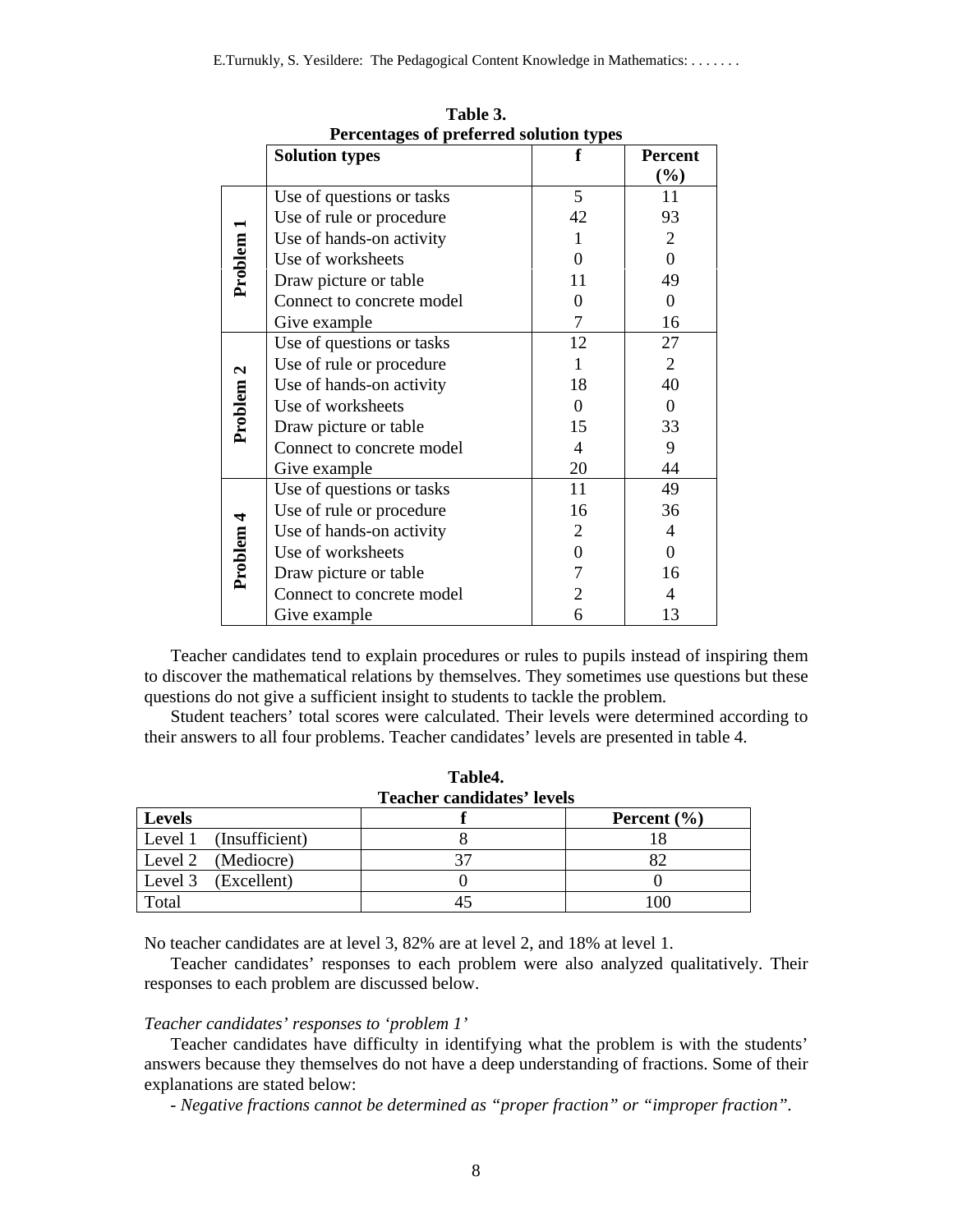*- No connections are constructed between integers and fractions. Only positive fractions are being emphasized in teaching fractions, not negative ones.* 

*- Absolute values of numerator and denominator must be compared in order to decide if the fraction is proper fraction or improper fraction.* 

*- In order to decide if*  $-\frac{1}{2}$  *is a proper fraction or not, we must think without taking into* 

*consideration its sign, and later the sign can be added. .* 

*- If the absolute value of numerator is smaller than the absolute value of denominator, the fraction is called as 'proper fraction'.* 

It's not possible to teach mathematics without having enough knowledge about the subject. If teachers have misconception about fractions, it's hard for them to understand students' misconceptions about fractions, and it's hard for them to create solutions to eliminate students' misconception either.

# *Teacher candidates' responses to 'problem 2'*

Forty-four percent of the teacher candidates understand the students' misconception, while 56% of them do not understand because they have misconception about addition and subtraction of integers themselfves. They do not have the exact connection between addition and subtraction. Some of their sentences which reveal their misconceptions are stated below:

- *5-3 is an addition operation. It means "5 plus -3".*
- *Students must understand 5-3 and -3+5 are the same operations.*
- *There is no difference between 5-3 and 3-5.*
- *The set of integers is commutative under subtraction.*

Teacher candidates who have appropriate mathematical knowledge about integers try to create solutions without understanding the reason of their misconception. Additionally they are asking questions to explain the task, not to understand their thought process. It is like giving a medicine to a patient without understanding what her/his illness is. Because of this approach, their solutions do not satisfy students' expectations.

#### *Teacher candidates' responses to 'problem 3'*

Teacher candidates' assessment abilities are evaluated by the problem 3. Their answers revealed that they have difficulty in assessing students' knowledge because of two reasons. The first reason is; they don't understand Hale's solution stages. Most of the teacher candidates mentioned that Hale's solution is not correct or Hale's result is correct but her way of solving it is not correct. Some of their comments on Hale's solution are stated below:

*- Hale mixes addition and multiplication.* 

*- Hale performs multiplication of fraction based on addition of fractions. So, she doesn't know the properties of multiplication of fractions.* 

*- She equals the denominator although it's not necessary so she does not know the multiplication of the fractions* 

*- Hale solved the question but the result is the same with the correct result accidentally.* 

*- Hale's way to reach the solution is wrong (long)* 

Actually there is no conceptual mistake in her solution. If Hale actually confused her knowledge about addition and multiplication, her answer probably would be as below:

$$
\frac{5}{20} \cdot \frac{4}{20} = \frac{20}{20}
$$

But she is able to do multiplication correctly. So she does not confuse addition and multiplication. Additionally if she can construct her knowledge based on her previous knowledge, it's better to form the mathematical concept in her mind. Some of the teacher candidates stated that she found the correct result accidentally if the fractions were different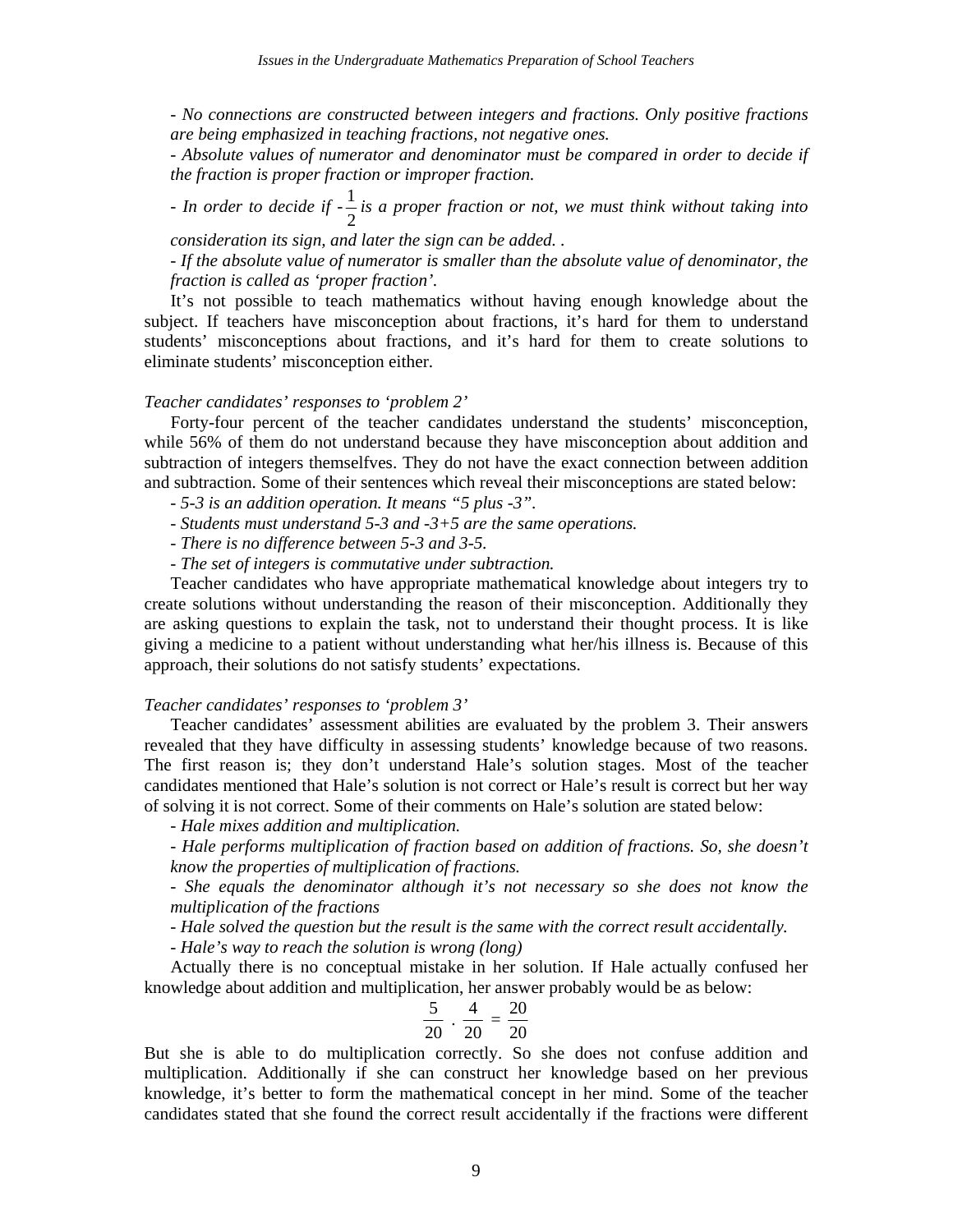she couldn't have found the correct result this way. Most of them stated that her answer is wrong because her way is too long. According to them solving a problem in a long way means it is solved wrong.

The second reason for having difficulty to assess students' knowledge is teacher candidates' lack of assessment knowledge. They could not determine the exact criteria in order to assess Hale's answer. Teacher candidates mentioned that they absolutely needed to recognize the student to assess him/her a grade. Their comments on her solution and their grade for her solution aren't consistent with each other. For example, although they thought Hale's answer was wrong, they gave Hale a high grade. Likewise although they like her answer, they tend to give her a low grade. This happens because of not forming criteria for answer. Some of their comments on assessment of Hale's solution are listed below:

*- If I knew the student's characterizations, I could have given a higher grade.* 

*- If I were Hale's teacher, I would never teach something like this.* 

*- Because Hale does not solve the question in the way I taught in the classroom, I think she doesn't know the multiplication of fraction.* 

*- Hale solves this question in an uncommon way. Even though the solution is correct, the solution way of the question is wrong.* 

# *Teacher candidates' responses to 'problem 4'*

Teacher candidates have difficulty in determining Serdar's misconception about decimal fractions. Some of them failed to understand Serdar's problem. Some of their comments are listed below;

- *What is wrong here is expecting Serdar to round decimal fraction twice.*
- *Her misconception is; writing 0.10 instead of 0.1*
- *Serdar knows the rule about rounding decimal fraction.*
- *I think Serdar's problem is being careless not lack of knowledge.*
- *Although the result is correct, Serdar's thought process is wrong.*

They maintain that Serdar understands rounding decimal fractions. But, in order to say "students understand the mathematical concept or rule" it is necessary to see if they can apply this knowledge in different cases. Maybe, if Serdar's decimal fraction was 0.325, he could have applied the rules. But when different style is requested, he is confused. So it is not possible to say he internalized the knowledge about rounding decimal fractions properly.

However, some of the teacher candidates have correct point of view. They stated the basic reason as; "Serdar has problem about "ordering decimal fractions" and "what it means to round a decimal fraction". Teacher candidates' solutions to eliminate Serdar's misconception are focused on explaining the rule or procedure to him.

## **Discussion**

Leinhardt and Greeno (1986: 75) considered skill in teaching to rest on two fundamental systems of knowledge, *subject matter* and *lesson structure*. The first is the knowledge of the content to be thought. In the present study, the results showed that teacher candidates do not have sufficient mathematical content knowledge. They have difficulty to understand the relationship between addition and subtraction. They mentioned 5-3 means "+5 plus -3". Although both of them have the same result, they need to know the former is +5 minus +3. If the teacher does not explain different and similar features of  $(+5)$  -  $(+3)$  and  $(+5)$  +  $(-3)$ , it's not possible to teach these operations to pupils. The data also revealed that some of the student teachers don't know the properties of integers both under addition and subtraction.

The second is the knowledge required to construct and conduct a lesson (Leinhardt and Greeno, 1986). It is possible to graduate teachers who have mastered the use of manipulatives, board buddies, cooperative group learning, technology, and "good"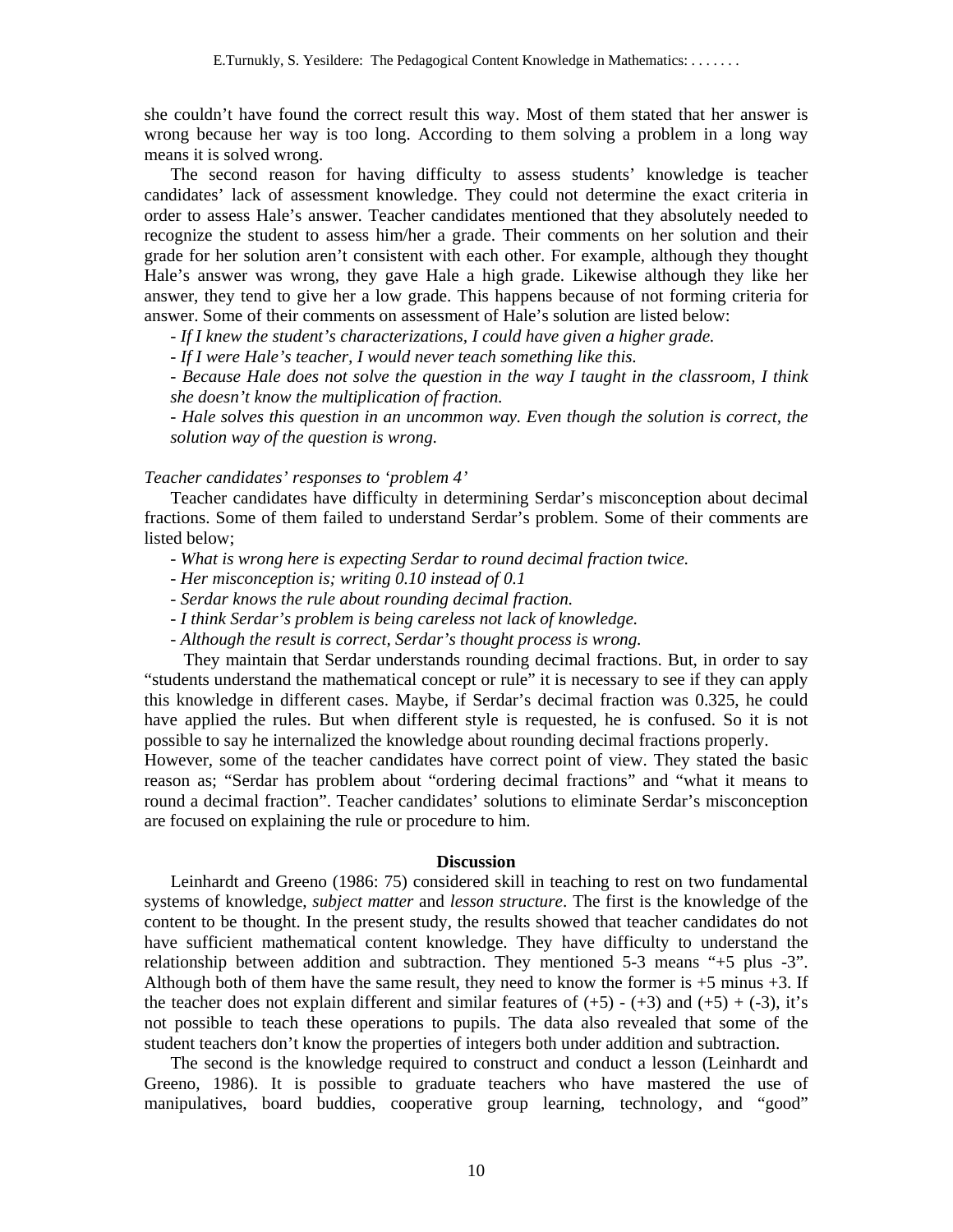educational resources, but who still do not appreciate how children come to know mathematics and how guided flexible discourse invites mathematical thinking (Grouws and Schultz, 1996). In this study, the teacher candidates with their mathematical knowledge try to create solutions without understanding the reason for students' misconception. Additionally they tend to ask questions to explain the task not to understand students thought processes. However it's very important to understand students' ways of thinking for teaching mathematics.

These results show that teacher candidates are not thinking about 'what they are teaching'. For example in problem 3, Hale actually is able to do multiplication of fractions. Most of them said 'numerators of fraction are multiplied and written to numerator; denominators of fractions are multiplied and written to denominator.' But when somebody asks 'why don't we equal the denominators of fraction?' teacher candidates aren't able to answer this question. Furthermore, although they don't know the reason for not equaling the denominators, they maintained that it is not correct to equal them. Actually it might be better to explain "it is not necessary to equal them" to pupils with equaling denominators. We can multiply fractions with equaling the denominators. But is it really necessary?



4

Students tend to equal denominators of fractions because of their prior knowledge about addition. However it's important to emphasize the relationship between addition and multiplication. Students could be convinced why we do not need to equal them although it is not wrong.

The findings of this study are consistent with previous research results. Stanford project shows that inexperienced teachers have incomplete and superficial levels of pedagogical content knowledge (Carpenter, Fennema, Petersen and Carey, 1998; Feiman - Nemser and Parker, 1990; Shulman, 1987 cited in Cochran, DeRuiter and King, 1993). A novice teacher often relies on unmodified subject matter knowledge most often directly extracted from the text or curriculum materials and may not have coherent framework from which to present information (Cochran, DeRuiter and King, 1993). The results of the studies suggested that novice teachers are sometimes not developmentally ready to assume the roles required of them as good mathematics teachers (Brown and Borko, 1992: 232). In a number of studies, novice teachers showed evidence of growth in pedagogical content knowledge as a result of teaching and preparing to teach. According to Brown and Borko (1992)'s study, teacher candidates struggled, and sometimes failed, to come up with powerful means of representing subject areas to students. Further, their efforts are often time-consuming and inefficient (Brown and Borko, 1992). The teacher must be informed of students' ways of thinking so that his or her teaching can be based on existing mathematical conceptions and misconceptions of the students (Grouws and Schultz, 1996).

Methods instructors can influence teacher candidates' beliefs in a positive way if they consistently encourage individuals and collaborative groups to reflect on a limited but powerful set of pedagogical principles (Langrall, Thornton, Jones and Malone, 1996). The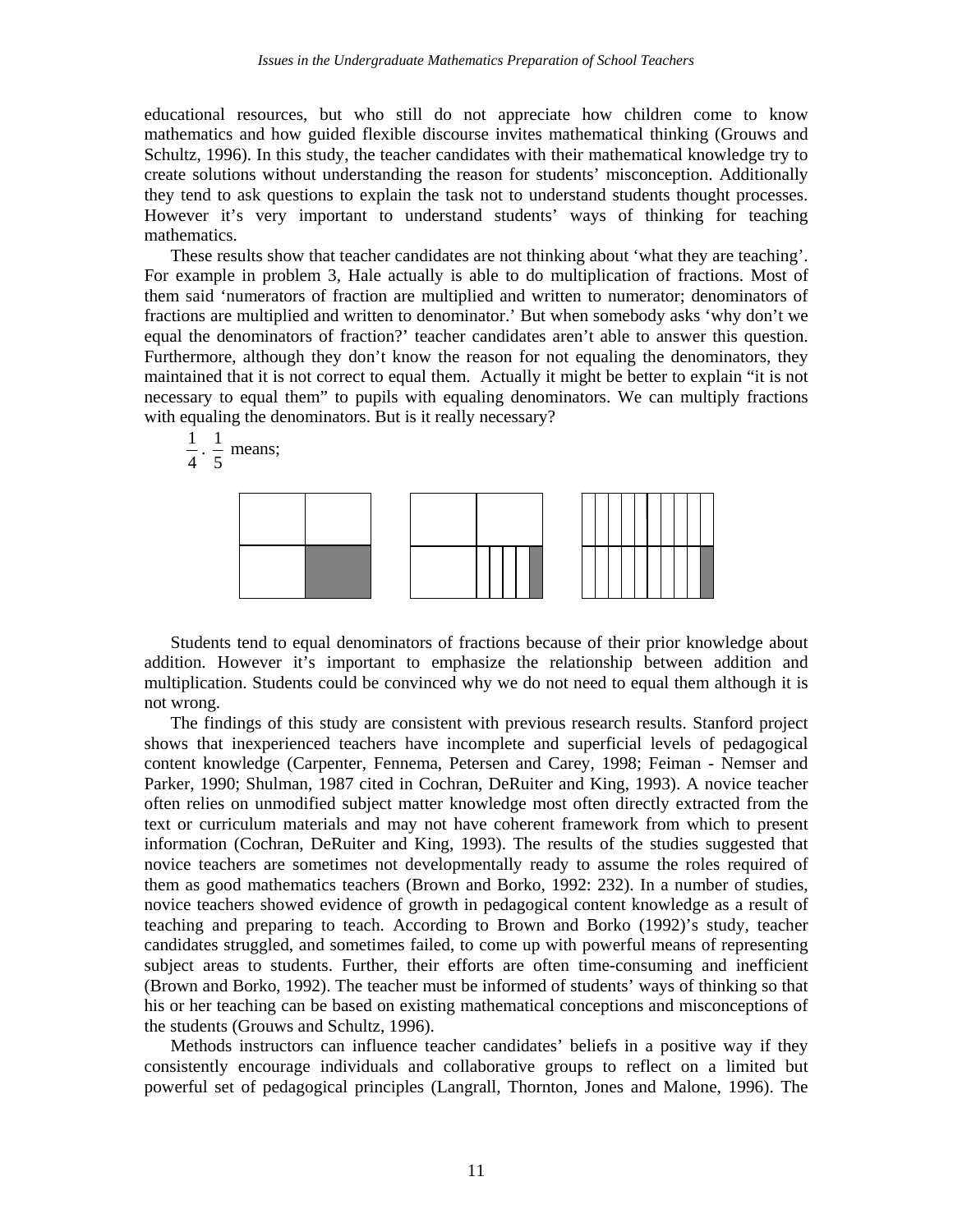importance of these two competences can be explained to lecturers to make them emphasize these in their courses.

## **Conclusion**

Mathematics education is a 'science' like pure mathematics. Although mathematics and mathematics education have a dynamic interaction with each other, they have different aspects as well. One of the most common debates among pure mathematicians and mathematics educators is 'whether having a deep understanding of mathematics is sufficient to teach mathematics?' In order to find an answer to this question, the divides between pure mathematics and mathematics education need to be bridged. The results of this study revealed that having a deep understanding of mathematical knowledge is necessary but not sufficient to teach mathematics. Additionally, it's not possible to teach mathematics without having mathematical knowledge as well. Mathematics teachers must be educated both from "mathematics knowledge" and "pedagogical content knowledge" aspects in universities.

In this research primary mathematics teacher candidates' general competency of pedagogical content knowledge was investigated. In order to get detailed information, more studies which aimed to evaluate pedagogical content knowledge of teacher candidates on specific content areas like integers, decimals can be done. In this way mathematics teacher candidates' knowledge level on specific areas could be revealed. A cross-cultural study can be designed for searching cultural aspects of pedagogical content knowledge in mathematics.

#### **References**

- An, S., Kulm, G. & Wu, Z. (2004). The pedagogical content knowledge of middle school, mathematics teachers in China and the U.S., *Journal of Mathematics Teacher Education*  7, pp. 145–172.
- Brown, C. & Borko, H. (1992). Becoming a mathematics teacher in: D.A. Grouws (Ed) *Handbook of Research on Mathematics Teaching and Learning* (New York: Macmillan Publishing).
- Cochran, K., DeRuiter, J. & King, R. (1993). Pedagogical content knowing: An integrative model for teacher preparation, *Journal of Teacher Education*, 44 (4), pp. 263-272.
- Daehler, K. & Shinohara, M. (2001). A complete circuit is a complete circle: Exploring the potential of case materials and methods to develop teachers' content knowledge and pedagogical content knowledge of science, *Research in Science Education* 31, pp. 267– 288.
- Fennema, E. & Franke, M. (1992). Teachers' knowledge and its impact in: D.A. Grouws (Ed) *Handbook of Research on Mathematics Teaching and Learning* (New York: Macmillan Publishing).
- Grouws, D. & Schultz, K. (1996). Mathematics teacher education in: J. Sikula (Ed) *Handbook Of Research On Teacher Education*, 2<sup>nd</sup> edition (USA: Macmillan).
- Jones, A. & Moreland, J. (2004). Enhancing practicing primary school teachers' pedagogical content knowledge in technology, *International Journal of Technology and Design Education* 14, pp. 121–140.
- Kahan, J., Cooper, D. & Bethea, K. (2003). The role of mathematics teachers' content knowledge in their teaching: A framework for research applied to a study of student teachers, *Journal of Mathematics Teacher Education*, 6, pp. 223-252.
- Langrall, C., Thornton, C., Jones, G. & Malone, J. (1996). Enhanced pedagogical knowledge and reflective analyses in elementary mathematics teacher education, *Journal of Teacher Education*, 47 (4), pp. 271-281.
- Leinhardt, G. & Greeno, J. (1986). The cognitive skill of teaching. *Journal of Educational Psychology*, 78 (2), pp. 75-95.